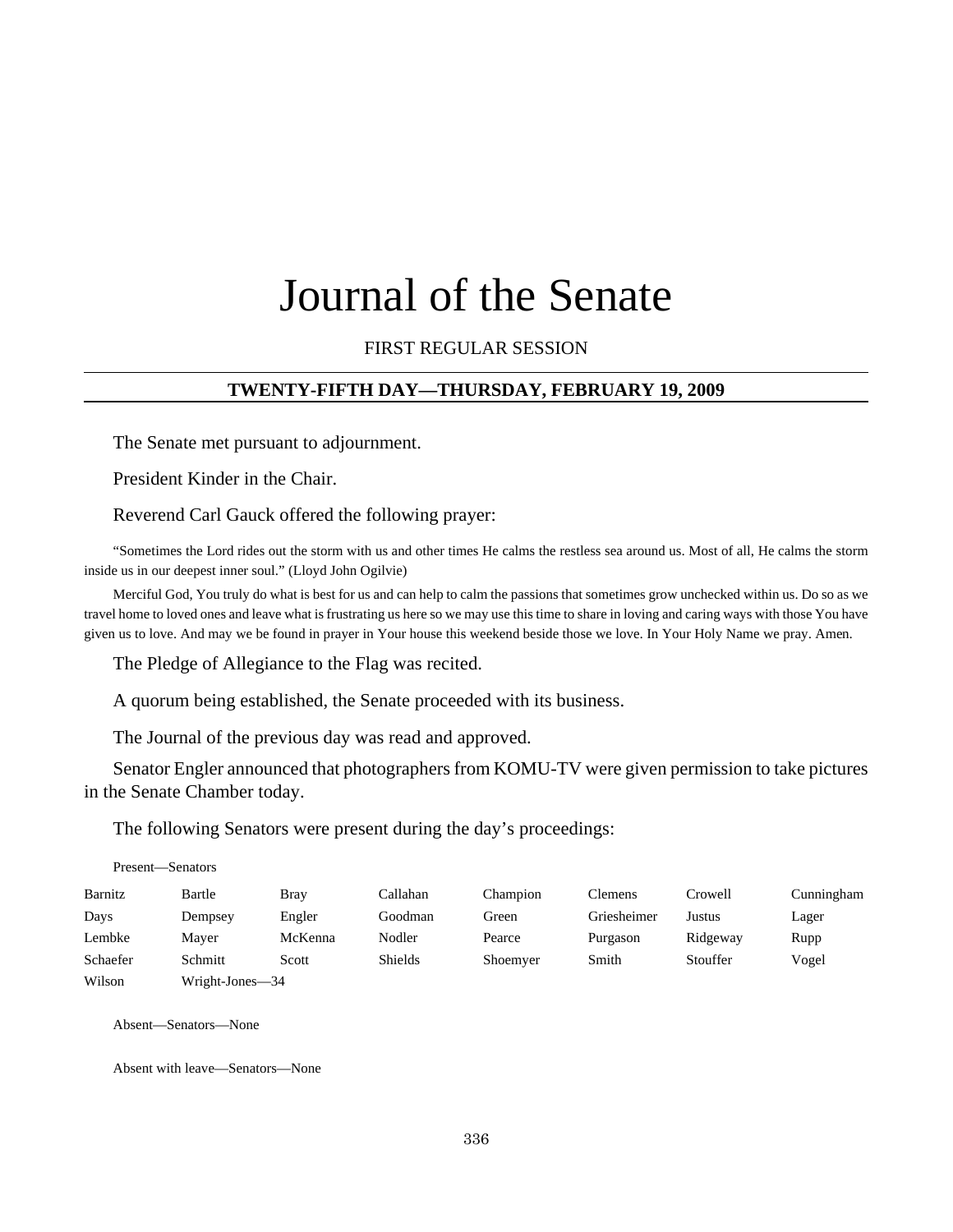Vacancies—None

The Lieutenant Governor was present.

#### **RESOLUTIONS**

Senator Shoemyer offered Senate Resolution No. 355, regarding the One Hundredth Birthday of Leona Blanche Gibson Calvert, Shelbina, which was adopted.

Senator Shoemyer offered Senate Resolution No. 356, regarding the One Hundred Twenty-fifth Anniversary of the founding of Saint John's Lutheran Church, Mexico, which was adopted.

Senator Schaefer offered Senate Resolution No. 357, regarding Cadet Second Lieutenant Spenser Market, Columbia, which was adopted.

Senator Pearce offered Senate Resolution No. 358, regarding Daniel P. Frazier, Holden, which was adopted.

Senator Nodler offered Senate Resolution No. 359, regarding Rex West, Greenfield, which was adopted.

Senator Goodman offered Senate Resolution No. 360, regarding Donavon C. Lakin, Pierce City, which was adopted.

## **CONCURRENT RESOLUTIONS**

Senator Shields moved that **SCR 17** be taken up for adoption, which motion prevailed.

On motion of Senator Shields, **SCR 17** was adopted by the following vote:

| YEAS—Senators   |         |                |          |          |             |          |            |
|-----------------|---------|----------------|----------|----------|-------------|----------|------------|
| Barnitz         | Bartle  | <b>Bray</b>    | Callahan | Champion | Clemens     | Crowell  | Cunningham |
| Days            | Dempsey | Engler         | Goodman  | Green    | Griesheimer | Justus   | Lager      |
| Lembke          | Mayer   | McKenna        | Nodler   | Pearce   | Purgason    | Ridgeway | Rupp       |
| Schmitt         | Scott   | <b>Shields</b> | Shoemyer | Smith    | Stouffer    | Vogel    | Wilson     |
| Wright-Jones-33 |         |                |          |          |             |          |            |

NAYS—Senators—None

Absent—Senator Schaefer—1

Absent with leave—Senators—None

Vacancies—None

#### **INTRODUCTION OF BILLS**

The following Bills were read the 1st time and ordered printed:

**SB 399**–By Justus.

An Act to amend chapter 141, RSMo, by adding thereto one new section relating to the compromise of taxes and penalties for properties subject to certain actions as abandoned property.

## **SB 400**–By Dempsey.

An Act to amend chapter 324, RSMo, by adding thereto twenty-four new sections relating to the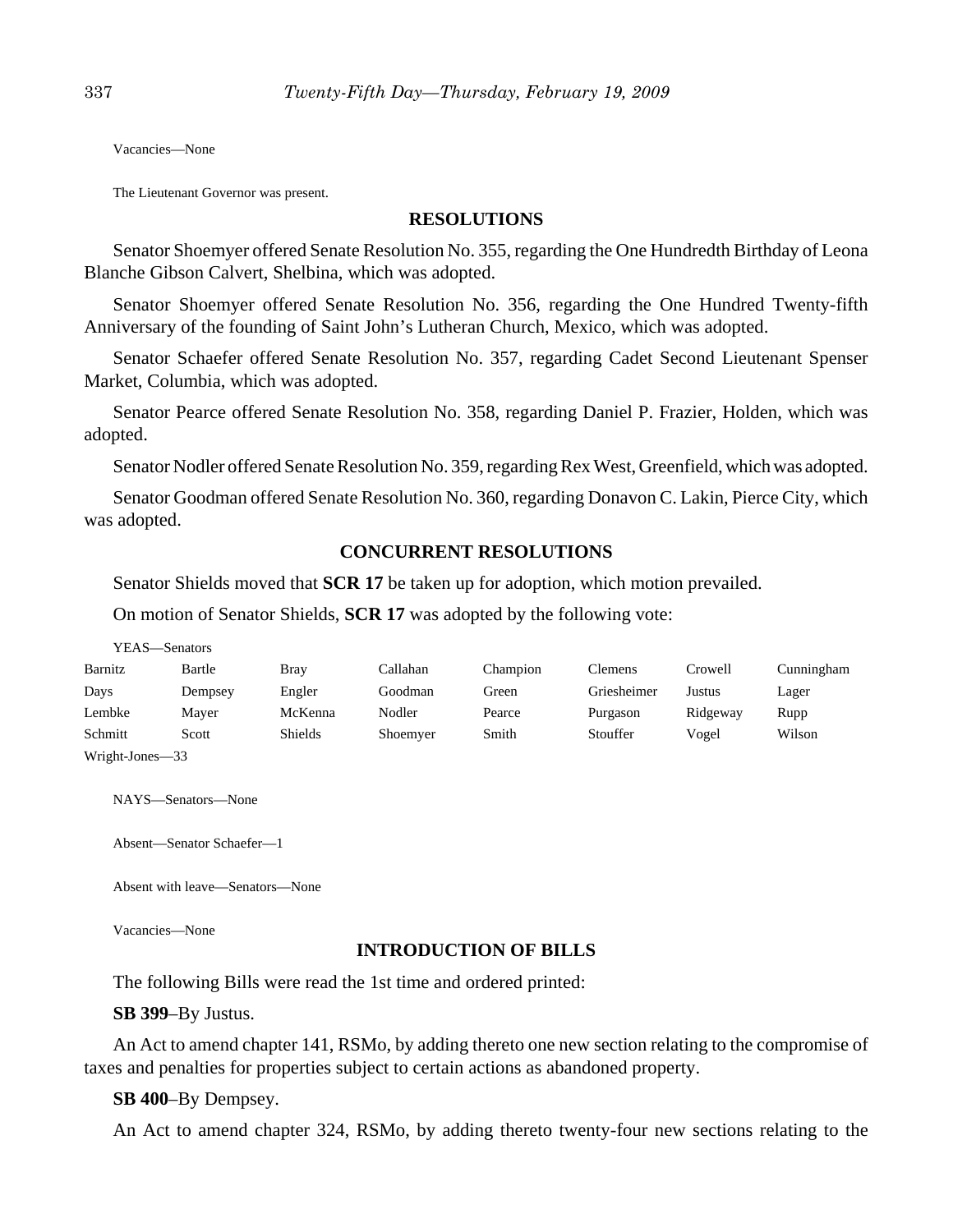regulation of the auto body repair industry, with penalty provisions.

# **SB 401**–By Goodman.

An Act to amend chapter 478, RSMo, by adding thereto three new sections relating to certain judicial circuits.

# **SB 402**–By Goodman.

An Act to repeal section 565.084, RSMo, and to enact in lieu thereof one new section relating to tampering with a judicial officer, with penalty provisions.

# **SB 403**–By Vogel.

An Act to repeal section 105.270, RSMo, and to enact in lieu thereof one new section relating to the salaries of certain state officials, with penalty provisions.

# **SB 404**–By Mayer.

An Act to repeal sections 313.055 and 313.057, RSMo, and to enact in lieu thereof one new section relating to the repeal of certain taxes on licensed gaming activities, with penalty provisions.

# **SB 405**–By Scott.

An Act to repeal sections 700.100, 700.350, 700.370, 700.385, 700.525, 700.527, 700.529, 700.530, 700.531, 700.533, 700.535, 700.537, and 700.539, RSMo, and to enact in lieu thereof nine new sections relating to manufactured housing.

# **SB 406**–By Scott.

An Act to repeal sections 195.070, 195.100, and 334.735, RSMo, and to enact in lieu thereof four new sections relating to physician assistants prescribing controlled substances.

# **SB 407**–By Scott.

An Act to amend chapter 103, RSMo, by adding thereto one new section relating to state employee health care.

# **SB 408**–By Scott.

An Act to repeal section 570.120, RSMo, and to enact in lieu thereof one new section relating to prosecuting the crime of passing bad checks, with penalty provisions.

# **REPORTS OF STANDING COMMITTEES**

Senator Purgason, Chairman of the Committee on Governmental Accountability and Fiscal Oversight, submitted the following report:

Mr. President: Your Committee on Governmental Accountability and Fiscal Oversight, to which was referred **SS** for **SCS** for **SB 1**, begs leave to report that it has considered the same and recommends that the bill do pass.

# **THIRD READING OF SENATE BILLS**

**SB 26**, introduced by Senator Ridgeway, entitled:

An Act to repeal section 578.255, RSMo, and to enact in lieu thereof one new section relating to alcohol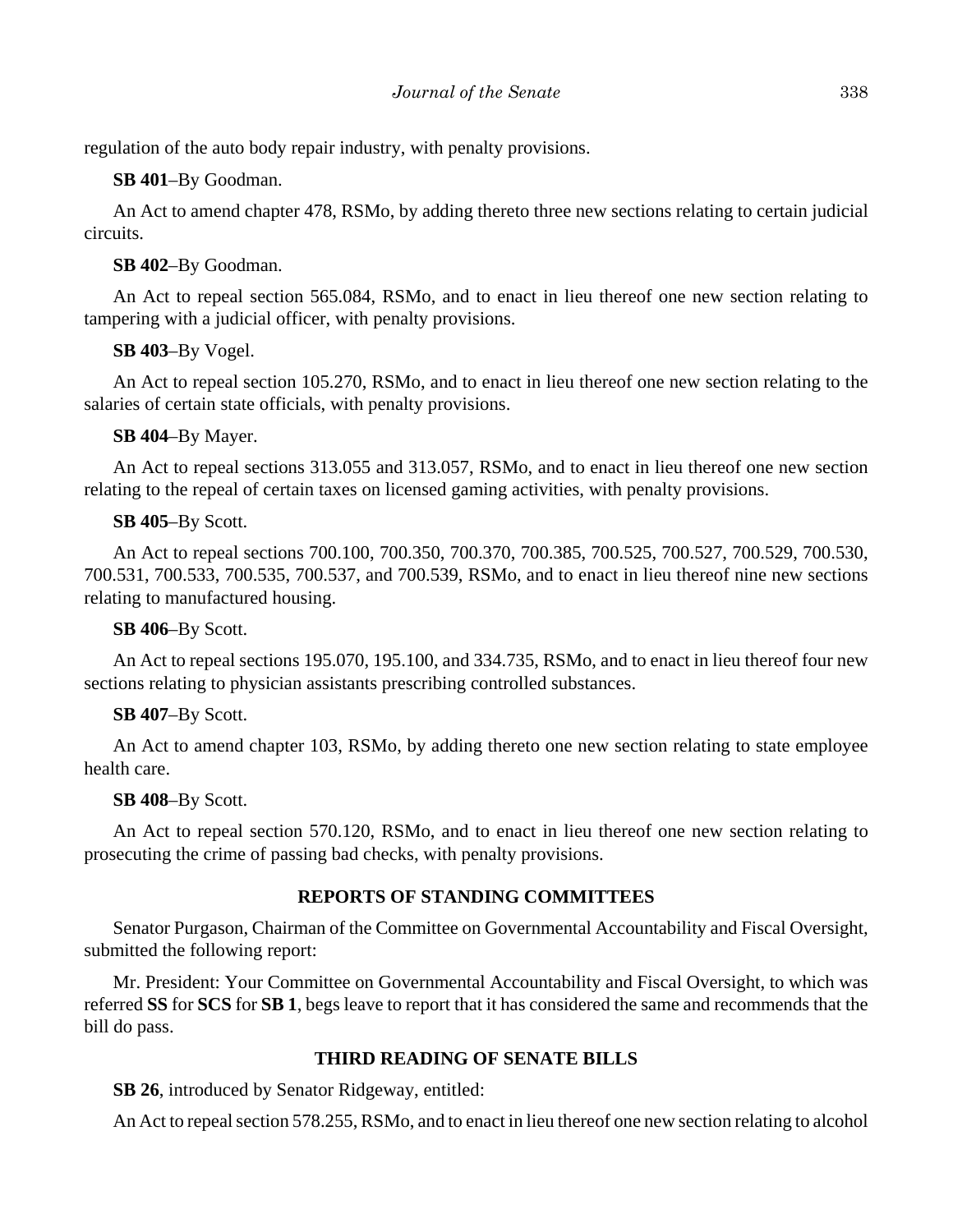beverage vaporizers.

Was taken up.

Senator Dempsey assumed the Chair.

On motion of Senator Ridgeway, **SB 26** was read the 3rd time and passed by the following vote:

| YEAS—Senators |                |          |          |                |         |                 |         |
|---------------|----------------|----------|----------|----------------|---------|-----------------|---------|
| Bartle        | Bray           | Callahan | Champion | <b>Clemens</b> | Crowell | Cunningham      | Days    |
| Dempsey       | Engler         | Goodman  | Green    | Justus         | Lager   | Lembke          | Mayer   |
| McKenna       | Nodler         | Pearce   | Purgason | Ridgeway       | Rupp    | Schaefer        | Schmitt |
| Scott         | <b>Shields</b> | Smith    | Stouffer | Vogel          | Wilson  | Wright-Jones-31 |         |

NAYS—Senators—None

Absent—Senators Barnitz Griesheimer Shoemyer—3

Absent with leave—Senators—None

Vacancies—None

The President declared the bill passed.

On motion of Senator Ridgeway, title to the bill was agreed to.

Senator Ridgeway moved that the vote by which the bill passed be reconsidered.

Senator Engler moved that motion lay on the table, which motion prevailed.

**SCS** for **SBs 36** and **112**, entitled:

# SENATE COMMITTEE SUBSTITUTE FOR SENATE BILLS NOS. 36 and 112

An Act to repeal sections 559.115, 566.030, and 566.060, RSMo, and to enact in lieu thereof three new sections relating to the penalties for certain forcible sexual offenses committed against children, with penalty provisions.

Was taken up by Senator Goodman.

On motion of Senator Goodman, **SCS** for **SBs 36** and **112** was read the 3rd time and passed by the following vote:

|          | YEAS—Senators   |             |                |          |                |          |            |
|----------|-----------------|-------------|----------------|----------|----------------|----------|------------|
| Barnitz  | Bartle          | <b>Bray</b> | Callahan       | Champion | <b>Clemens</b> | Crowell  | Cunningham |
| Days     | Dempsey         | Engler      | Goodman        | Green    | Griesheimer    | Justus   | Lager      |
| Lembke   | Mayer           | McKenna     | Nodler         | Pearce   | Purgason       | Ridgeway | Rupp       |
| Schaefer | Schmitt         | Scott       | <b>Shields</b> | Shoemyer | Smith          | Stouffer | Vogel      |
| Wilson   | Wright-Jones-34 |             |                |          |                |          |            |

NAYS—Senators—None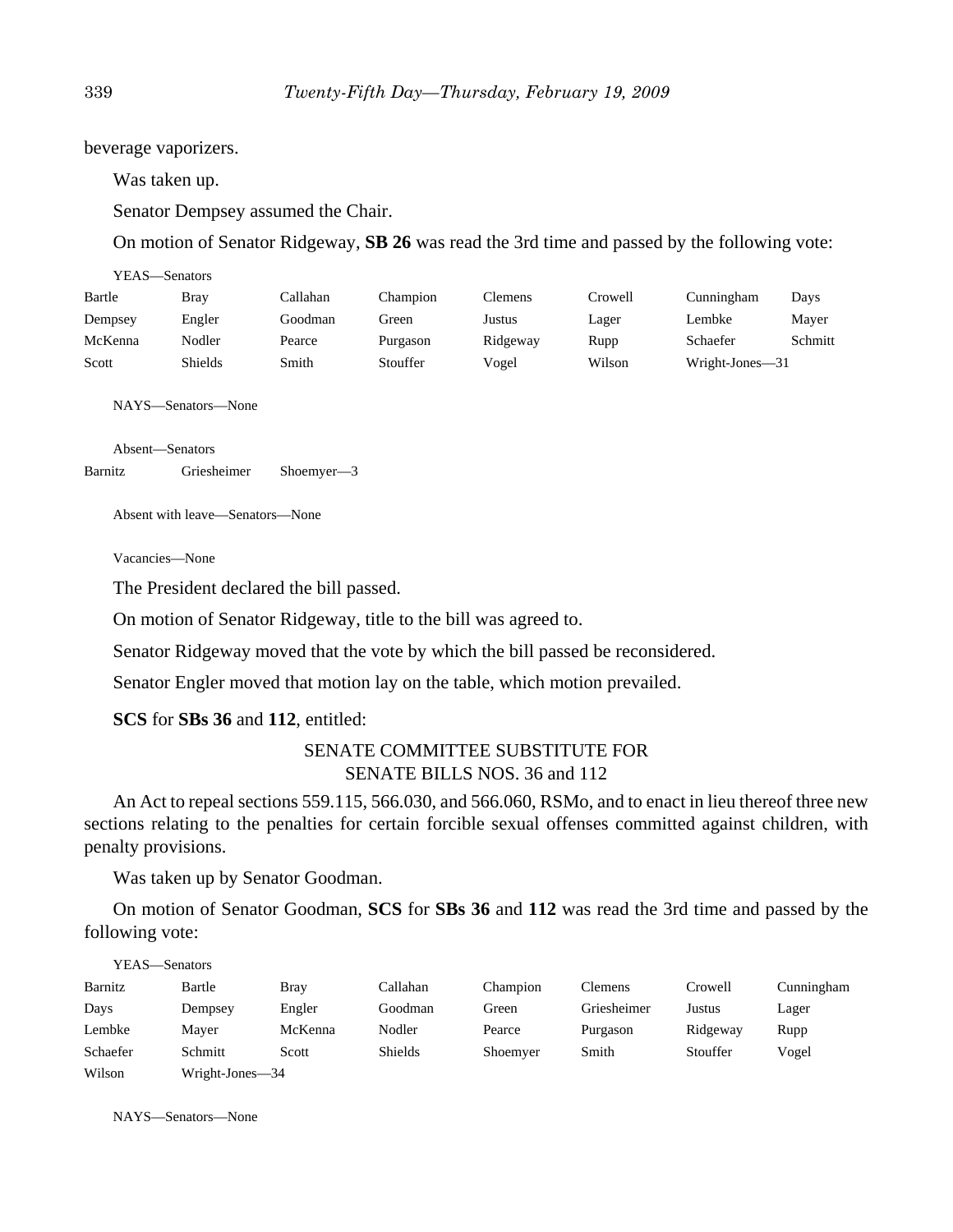Absent—Senators—None

Absent with leave—Senators—None

Vacancies—None

The President declared the bill passed.

On motion of Senator Goodman, title to the bill was agreed to.

Senator Goodman moved that the vote by which the bill passed be reconsidered.

Senator Engler moved that motion lay on the table, which motion prevailed.

**SS** for **SCS** for **SB 1**, introduced by Senator Scott, entitled:

# SENATE SUBSTITUTE FOR SENATE COMMITTEE SUBSTITUTE FOR SENATE BILL NO. 1

An Act to repeal sections 208.010, 436.005, 436.007, 436.011, 436.015, 436.021, 436.027, 436.031, 436.035, 436.038, 436.041, 436.045, 436.048, 436.051, 436.053, 436.055, 436.061, 436.063, 436.065, 436.067, 436.069, and 436.071, RSMo, and to enact in lieu thereof thirty-five new sections relating to preneed funeral contracts, with penalty provisions.

Was taken up.

On motion of Senator Scott, **SS** for **SCS** for **SB 1** was read the 3rd time and passed by the following vote:

| YEAS—Senators  |          |          |             |         |            |                 |         |
|----------------|----------|----------|-------------|---------|------------|-----------------|---------|
| Bartle         | Bray     | Callahan | Champion    | Crowell | Cunningham | Days            | Dempsey |
| Engler         | Goodman  | Green    | Griesheimer | Justus  | Lager      | Lembke          | Mayer   |
| McKenna        | Pearce   | Purgason | Ridgeway    | Rupp    | Schaefer   | Schmitt         | Scott   |
| <b>Shields</b> | Shoemyer | Smith    | Stouffer    | Vogel   | Wilson     | Wright-Jones-31 |         |

NAYS—Senators

Barnitz Clemens Nodler—3

Absent—Senators—None

Absent with leave—Senators—None

Vacancies—None

The President declared the bill passed.

On motion of Senator Scott, title to the bill was agreed to.

Senator Scott moved that the vote by which the bill passed be reconsidered.

Senator Engler moved that motion lay on the table, which motion prevailed.

**SCS** for **SB 100**, entitled: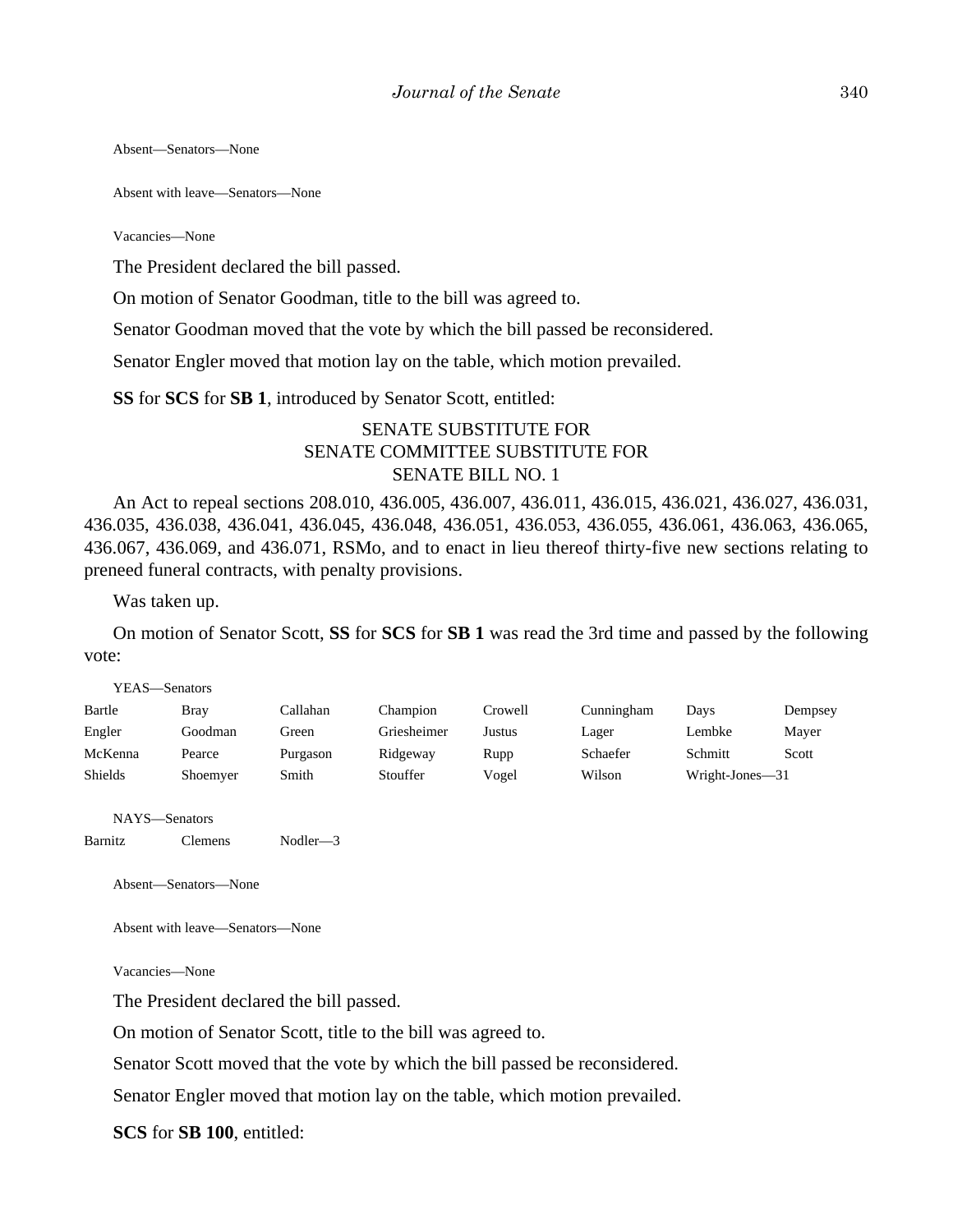# SENATE COMMITTEE SUBSTITUTE FOR SENATE BILL NO. 100

An Act to repeal section 260.750, RSMo, and to enact in lieu thereof three new sections relating to the transportation of radioactive waste.

Was taken up by Senator Schaefer.

On motion of Senator Schaefer, **SCS** for **SB 100** was read the 3rd time and passed by the following vote:

| YEAS—Senators |                 |             |                |          |                |          |            |
|---------------|-----------------|-------------|----------------|----------|----------------|----------|------------|
| Barnitz       | Bartle          | <b>Bray</b> | Callahan       | Champion | <b>Clemens</b> | Crowell  | Cunningham |
| Days          | Dempsey         | Engler      | Goodman        | Green    | Griesheimer    | Justus   | Lager      |
| Lembke        | Mayer           | McKenna     | Nodler         | Pearce   | Purgason       | Ridgeway | Rupp       |
| Schaefer      | Schmitt         | Scott       | <b>Shields</b> | Shoemyer | Smith          | Stouffer | Vogel      |
| Wilson        | Wright-Jones-34 |             |                |          |                |          |            |

NAYS—Senators—None

Absent—Senators—None

Absent with leave—Senators—None

Vacancies—None

The President declared the bill passed.

On motion of Senator Schaefer, title to the bill was agreed to.

Senator Schaefer moved that the vote by which the bill passed be reconsidered.

Senator Engler moved that motion lay on the table, which motion prevailed.

**SCS** for **SB 313**, entitled:

# SENATE COMMITTEE SUBSTITUTE FOR SENATE BILL NO. 313

An Act to amend chapter 30, RSMo, by adding thereto three new sections relating to the receipt of federal economic stimulus funds, with an emergency clause.

Was taken up by Senator Nodler.

On motion of Senator Nodler, **SCS** for **SB 313** was read the 3rd time and passed by the following vote:

| YEAS—Senators |         |         |                |          |                |          |            |
|---------------|---------|---------|----------------|----------|----------------|----------|------------|
| Barnitz       | Bartle  | Bray    | Callahan       | Champion | <b>Clemens</b> | Crowell  | Cunningham |
| Days          | Dempsey | Engler  | Goodman        | Green    | Griesheimer    | Justus   | Lager      |
| Lembke        | Mayer   | McKenna | Nodler         | Pearce   | Purgason       | Ridgeway | Rupp       |
| Schaefer      | Schmitt | Scott   | <b>Shields</b> | Shoemyer | Smith          | Stouffer | Vogel      |
| $Wilson - 33$ |         |         |                |          |                |          |            |

NAYS—Senators—None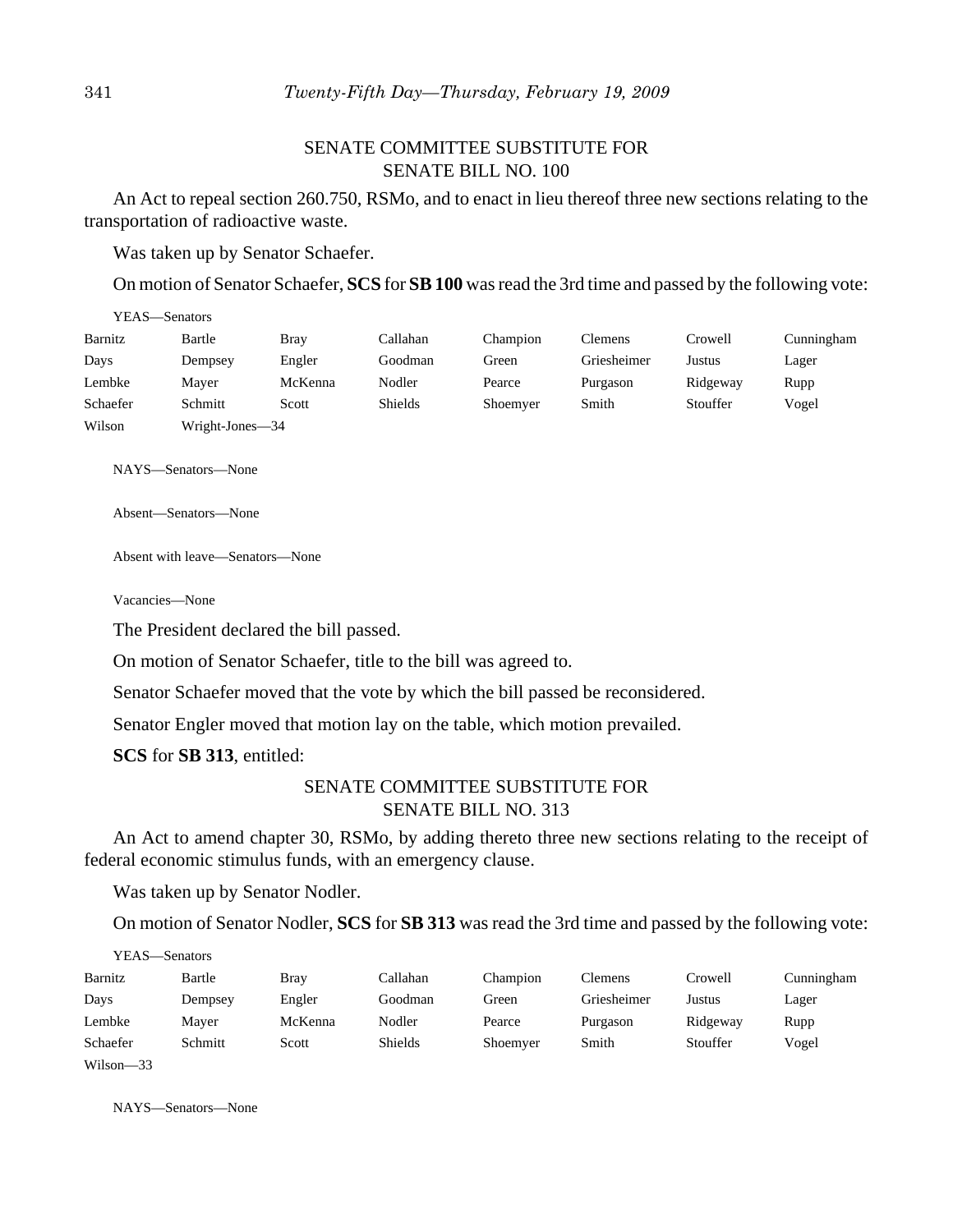Absent—Senator Wright-Jones—1

Absent with leave—Senators—None

Vacancies—None

The President declared the bill passed.

The emergency clause was adopted by the following vote:

YEAS—Senators

| Barnitz      | Bartle  | Brav    | Callahan       | Champion | <b>Clemens</b> | Crowell  | Cunningham |
|--------------|---------|---------|----------------|----------|----------------|----------|------------|
| Days         | Dempsey | Engler  | Goodman        | Green    | Griesheimer    | Justus   | Lager      |
| Lembke       | Maver   | McKenna | Nodler         | Pearce   | Purgason       | Ridgeway | Rupp       |
| Schaefer     | Schmitt | Scott   | <b>Shields</b> | Shoemyer | Smith          | Stouffer | Vogel      |
| Wilson $-33$ |         |         |                |          |                |          |            |

NAYS—Senators—None

Absent—Senator Wright-Jones—1

Absent with leave—Senators—None

Vacancies—None

On motion of Senator Nodler, title to the bill was agreed to.

Senator Nodler moved that the vote by which the bill passed be reconsidered.

Senator Engler moved that motion lay on the table, which motion prevailed.

Senator Bartle assumed the Chair.

#### **RESOLUTIONS**

Senator Dempsey offered the following resolution:

#### SENATE RESOLUTION NO. 361

WHEREAS, there are 6,467 Missourians suffering from Chronic Kidney Failure, which requires dialysis or transplantation for maintenance of life; and

WHEREAS, every year more than 2,000 Missourians are newly diagnosed with Chronic Kidney Disease (CKD) Stage 5; and

WHEREAS, an increasing number of Missourians are at risk for developing chronic kidney disease due to our aging population, our level of obesity, plus the complications of diabetes and hypertension; and

WHEREAS, almost half of those who currently have CKD may have been able to prevent contracting this disease through healthy lifestyle choices; and

WHEREAS, early detection and treatment of CKD may prevent undue suffering, the need for dialysis treatments, and kidney transplantation; and

WHEREAS, March is National Kidney Month and Missourians need to be aware of Chronic Kidney Disease:

NOW, THEREFORE, BE IT RESOLVED by the members of the Missouri Senate, Ninety-fifth General Assembly, First Regular Session, hereby recognize the month of March as Kidney Month in the State of Missouri and recommend that it be observed by the people with appropriate activities to promote public awareness of chronic kidney disease.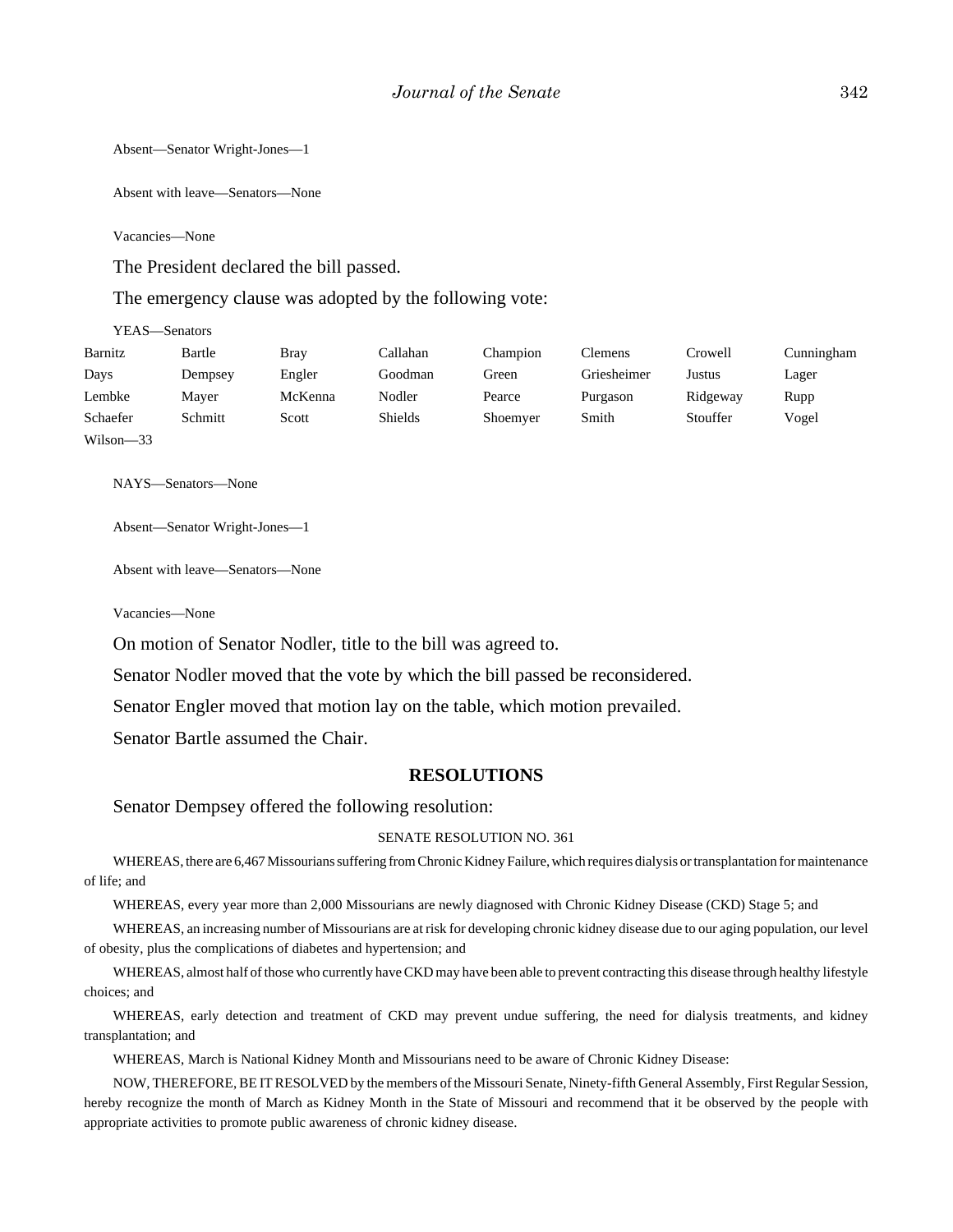Senator Lembke offered Senate Resolution No. 362, regarding Joe Weinmann, Saint Louis, which was adopted.

Senator Lembke offered Senate Resolution No. 363, regarding Marlene Shelton, Chesterfield, which was adopted.

Senator Lembke offered Senate Resolution No. 364, regarding John Weinmann, Saint Louis, which was adopted.

Senator Lembke moved that **SR 207**, with **SCS**, be taken up for adoption, which motion prevailed.

**SCS** for **SR 207** was taken up.

Senator Lembke moved that **SCS** for **SR 207** be adopted.

At the request of Senator Lembke, the motion to adopt **SCS** for **SR 207** was withdrawn, which placed the resolution back on the Calendar.

#### **MESSAGES FROM THE GOVERNOR**

The following message was received from the Governor, reading of which was waived:

GOVERNOR OF MISSOURI

Jefferson City

#### 65102

February 18, 2009

To the Senate of the 95th General Assembly of the State of Missouri:

The following addendum should be made to the appointment of Peggy Gettemeier to the Missouri Board of Occupational Therapy, submitted on February 16, 2009. Line 1 should be amended as follows:

"Peggy Gettemeier, 1072 Chatelet Drive, Ferguson, Saint Louis County, Missouri 63135, as"

Respectfully submitted, Jeremiah W. (Jay) Nixon Governor

President Pro Tem Shields referred the above addendum to the Committee on Gubernatorial Appointments.

## **REPORTS OF STANDING COMMITTEES**

Senator Shields, Chairman of the Committee on Gubernatorial Appointments, submitted the following reports, reading of which was waived:

Mr. President: Your Committee on Gubernatorial Appointments, to which were referred the following appointments, begs leave to report that it has considered the same and recommends that the Senate do give its advice and consent to the following:

John M. Huff, as Director of the Department of Insurance, Financial Institutions and Professional Registration;

Also,

Mark E. Ohrenberg, as a member of the Missouri Planning Council for Developmental Disabilities.

Senator Shields requested unanimous consent of the Senate to vote on the above reports in one motion. There being no objection, the request was granted.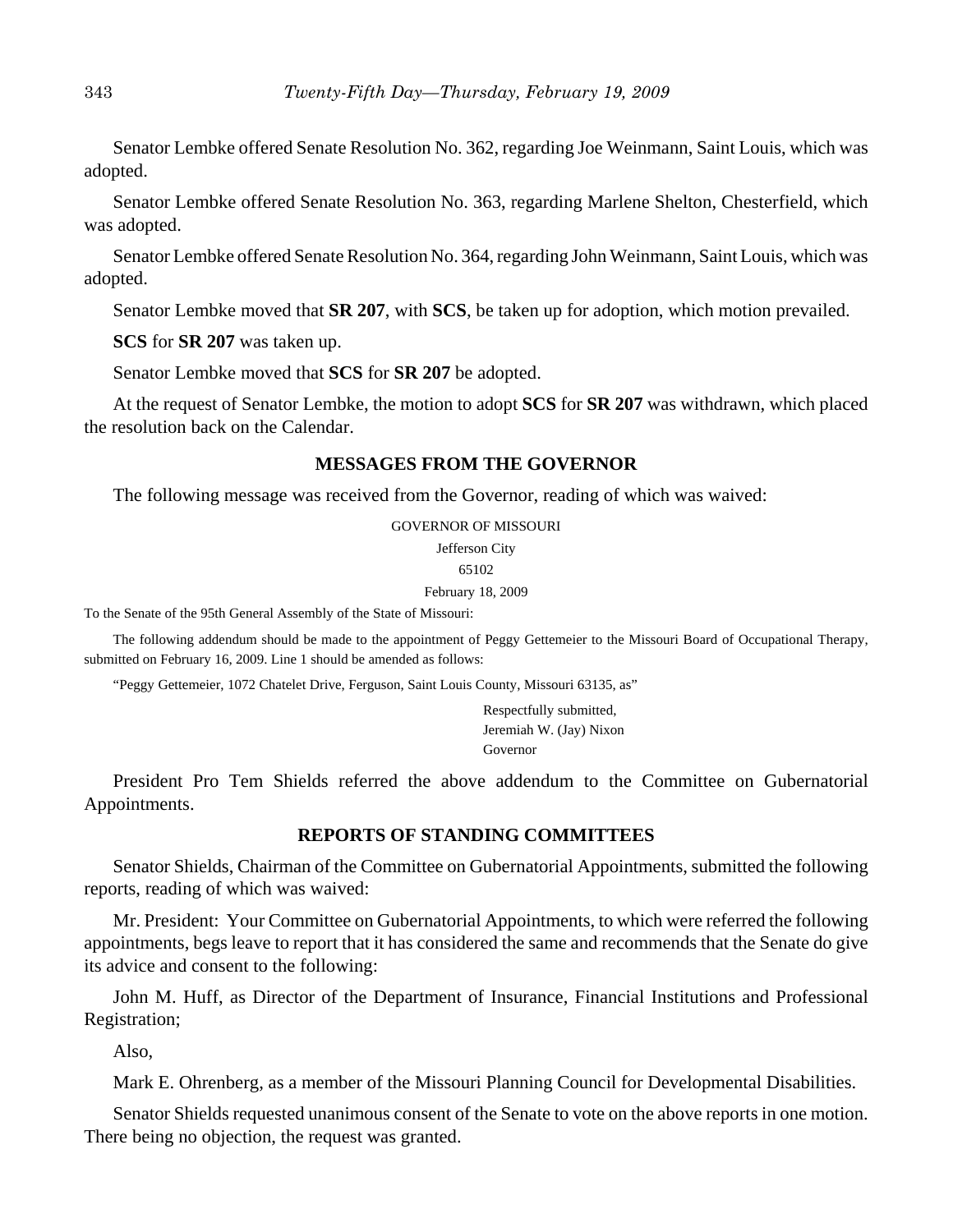Senator Shields moved that the committee reports be adopted, and the Senate do give its advice and consent to the above appointments, which motion prevailed.

# **RE-REFERRALS**

President Pro Tem Shields re-referred **SB 262** to the Committee on the Judiciary and Civil and Criminal Jurisprudence.

President Pro Tem Shields assumed the Chair.

# **REPORTS OF STANDING COMMITTEES**

Senator Vogel, Chairman of the Committee on Ways and Means, submitted the following report:

Mr. President: Your Committee on Ways and Means, to which was referred **SB 215**, begs leave to report that it has considered the same and recommends that the bill do pass.

Senator Champion, Chairman of the Committee on Health, Mental Health, Seniors and Families, submitted the following reports:

Mr. President: Your Committee on Health, Mental Health, Seniors and Families, to which was referred **SB 72**, begs leave to report that it has considered the same and recommends that the Senate Committee Substitute, hereto attached, do pass.

Also,

Mr. President: Your Committee on Health, Mental Health, Seniors and Families, to which was referred **SB 89**, begs leave to report that it has considered the same and recommends that the Senate Committee Substitute, hereto attached, do pass.

Also,

Mr. President: Your Committee on Health, Mental Health, Seniors and Families, to which was referred **SB 104**, begs leave to report that it has considered the same and recommends that the Senate Committee Substitute, hereto attached, do pass.

Senator Bartle, Chairman of the Committee on the Judiciary and Civil and Criminal Jurisprudence, submitted the following report:

Mr. President: Your Committee on the Judiciary and Civil and Criminal Jurisprudence, to which were referred **SB 261**, **SB 159**, **SB 180** and **SB 181**, begs leave to report that it has considered the same and recommends that the Senate Committee Substitute, hereto attached, do pass.

Senator Callahan, Chairman of the Committee on Progress and Development, submitted the following report:

Mr. President: Your Committee on Progress and Development, to which was referred **SB 18**, begs leave to report that it has considered the same and recommends that the Senate Committee Substitute, hereto attached, do pass.

Senator Mayer, Chairman of the Committee on Education, submitted the following report:

Mr. President: Your Committee on Education, to which was referred **SB 255**, begs leave to report that it has considered the same and recommends that the bill do pass.

Senator Stouffer, Chairman of the Committee on Transportation, submitted the following reports: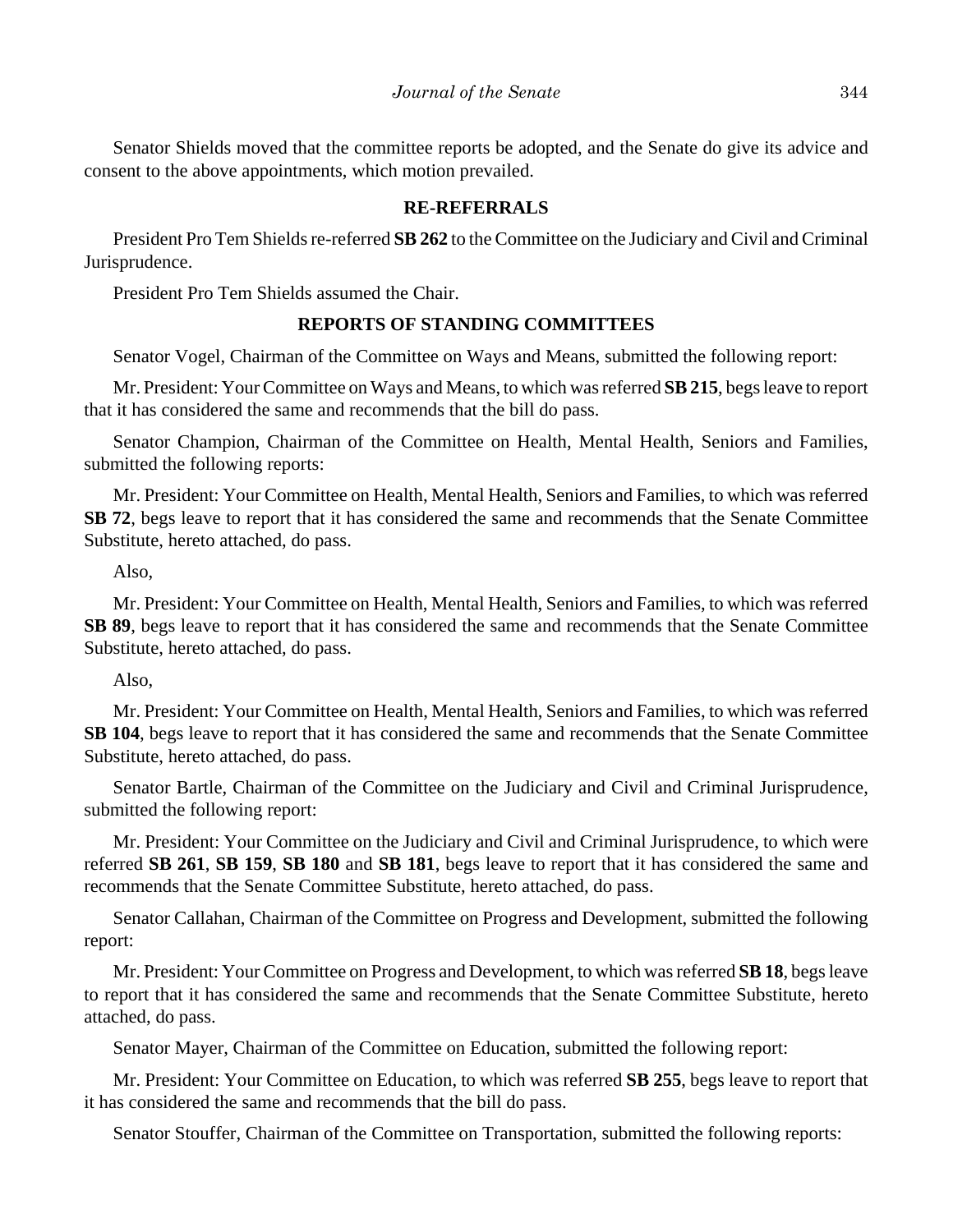Mr. President: Your Committee on Transportation, to which was referred **SB 84**, begs leave to report that it has considered the same and recommends that the bill do pass.

Also,

Mr. President: Your Committee on Transportation, to which was referred **SB 88**, begs leave to report that it has considered the same and recommends that the Senate Committee Substitute, hereto attached, do pass.

Senator Rupp, Chairman of the Committee on Small Business, Insurance and Industry, submitted the following report:

Mr. President: Your Committee on Small Business, Insurance and Industry, to which was referred **SB 126**, begs leave to report that it has considered the same and recommends that the bill do pass.

Senator Rupp assumed the Chair.

# **SECOND READING OF SENATE BILLS**

The following Bills were read the 2nd time and referred to the Committees indicated:

**SB 376**—Commerce, Consumer Protection, Energy and the Environment.

**SB 377**—Jobs, Economic Development and Local Government.

**SB 378**—Health, Mental Health, Seniors and Families.

**SB 379**—Financial and Governmental Organizations and Elections.

**SB 380**—Governmental Accountability and Fiscal Oversight.

**SB 381**—Agriculture, Food Production and Outdoor Resources.

**SB 382**—Health, Mental Health, Seniors and Families.

**SB 383**—Veterans' Affairs, Pensions and Urban Affairs.

**SB 384**—Agriculture, Food Production and Outdoor Resources.

**SB 385**—Jobs, Economic Development and Local Government.

**SB 386**—Jobs, Economic Development and Local Government.

**SB 387**—Jobs, Economic Development and Local Government.

**SB 388**—Health, Mental Health, Seniors and Families.

**SB 389**—Governmental Accountability and Fiscal Oversight.

**SB 390**—Education.

**SB 391**—Commerce, Consumer Protection, Energy and the Environment.

**SB 392**—Ways and Means.

**SB 393**—Governmental Accountability and Fiscal Oversight.

**SB 394**—Small Business, Insurance and Industry.

**SB 395**—Veterans' Affairs, Pensions and Urban Affairs.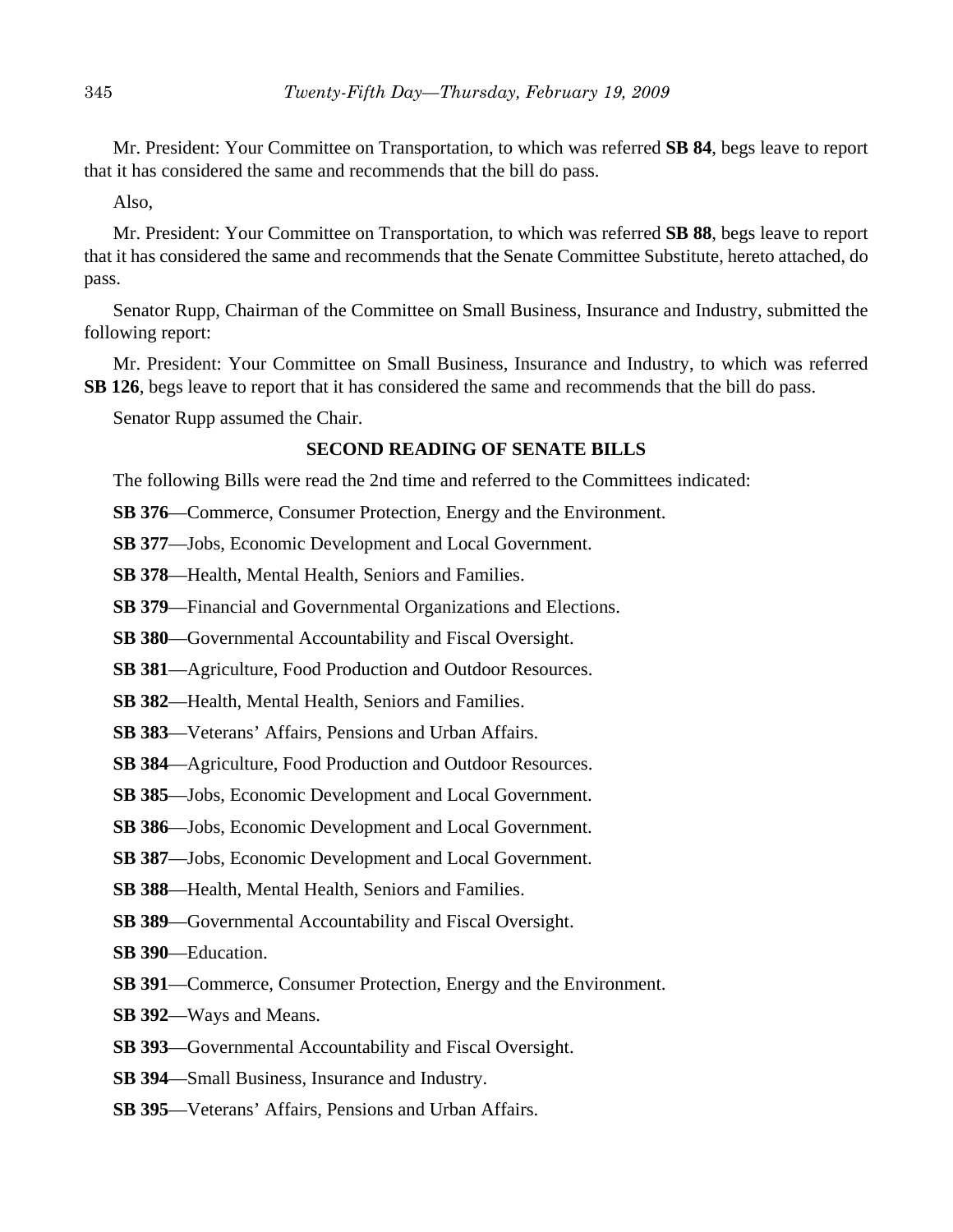**SB 396**—Financial and Governmental Organizations and Elections.

**SB 397**—Small Business, Insurance and Industry.

**SB 398**—Agriculture, Food Production and Outdoor Resources.

# **INTRODUCTIONS OF GUESTS**

Senator Pearce introduced to the Senate, Manuel Abarca, Trevor Cunningham and Darren Doherty, members of the University of Central Missouri Student Government Association, Warrensburg.

Senator Shoemyer introduced to the Senate, Roger and Shelby Sutter, Taylor.

Senator Rupp introduced to the Senate, the Physician of the Day, Dr. Jay Moore, M.D., Lake St. Louis.

Senator Schmitt introduced to the Senate, Councilman Gerry Biedenstein, Kirkwood.

Senator Days introduced to the Senate, Alderperson Millicent Johnson, Cool Valley.

Senator Scott introduced to the Senate, Roxy Hudson, Tamera Heitz-Peek, Brenda Harris, Jaime Renfro, Ellis Hall, Ted Zeugin, Jennifer Earl, Steven G. Cain, Erin M. Russell, Tara Peterson, Carrie Beesley and Valerie Guston, members of Leadership Bolivar.

Senator Schmitt introduced to the Senate, Mayor David Willson and his wife, Mary, Manchester.

Senator Dempsey introduced to the Senate, Richard Veit, St. Charles.

Senator Bray introduced to the Senate, Mayor Mark Langston, Maplewood; and David Poger and Jenny Lorenz, Kirkwood.

On motion of Senator Engler, the Senate adjourned until 4:00 p.m., Monday, February 23, 2009.

# SENATE CALENDAR  $\overline{\phantom{a}}$

## TWENTY-SIXTH DAY–MONDAY, FEBRUARY 23, 2009  $\overline{\phantom{a}}$

## FORMAL CALENDAR

## SECOND READING OF SENATE BILLS

SB 399-Justus SB 400-Dempsey SB 401-Goodman SB 402-Goodman SB 403-Vogel

SB 404-Mayer SB 405-Scott SB 406-Scott SB 407-Scott SB 408-Scott

#### HOUSE BILLS ON SECOND READING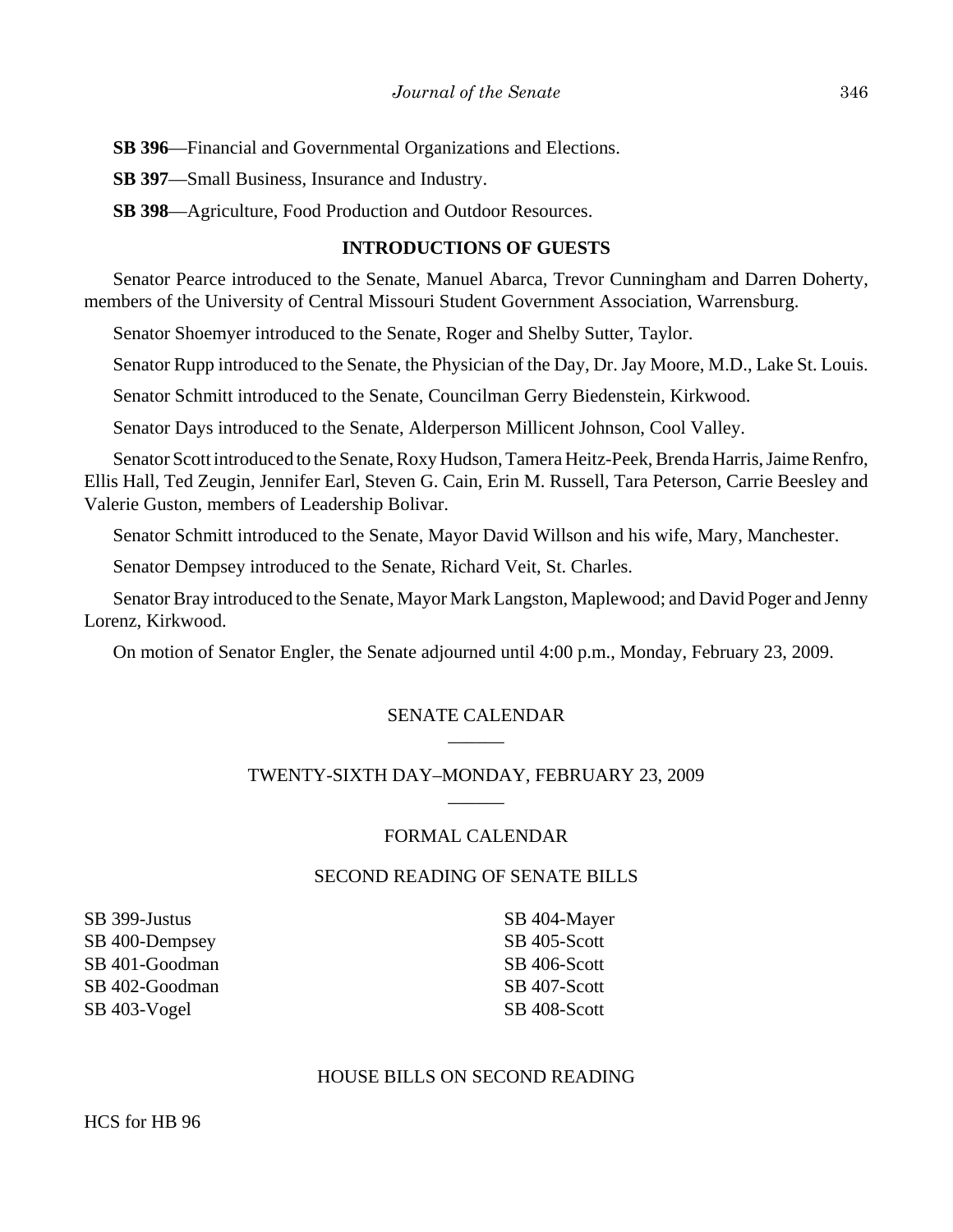# THIRD READING OF SENATE BILLS

SCS for SB 140-Smith and Wright-Jones (In Fiscal Oversight)

## SENATE BILLS FOR PERFECTION

1. SB 215-Shields 2. SB 72-Stouffer, with SCS 3. SB 89-Stouffer, with SCS 4. SB 104-Justus, et al, with SCS 5. SBs 261, 159, 180 & 181-Bartle, with SCS

 6. SB 18-Bray, et al, with SCS 7. SB 255-Pearce 8. SB 84-Purgason 9. SB 88-Stouffer, with SCS 10. SB 126-Rupp

# HOUSE BILLS ON THIRD READING

HCS for HB 191, with SCS (Griesheimer) (In Fiscal Oversight)

# INFORMAL CALENDAR

## SENATE BILLS FOR PERFECTION

SB-29-Stouffer SB 37-Goodman, with SCS & SA 1 (pending) SBs 45, 212, 136, 278, 279, 285 & 288-Pearce, with SCS (pending) SB 58-Stouffer

SB 128-Rupp, with SCS, SA 1 & SA 1 to SA 1 (pending) SCS for SB 189-Shields SBs 223 & 226-Goodman, with SCS (pending)

#### CONSENT CALENDAR

Senate Bills

Reported 2/11

SB 154-Goodman SB 147-Dempsey

SB 156-Goodman SB 171-Griesheimer

Reported 2/18

SB 243-Pearce, with SCS SB 9-Champion, with SCS#2

SB 157-Schmitt, with SCS SB 8-Champion, with SCS